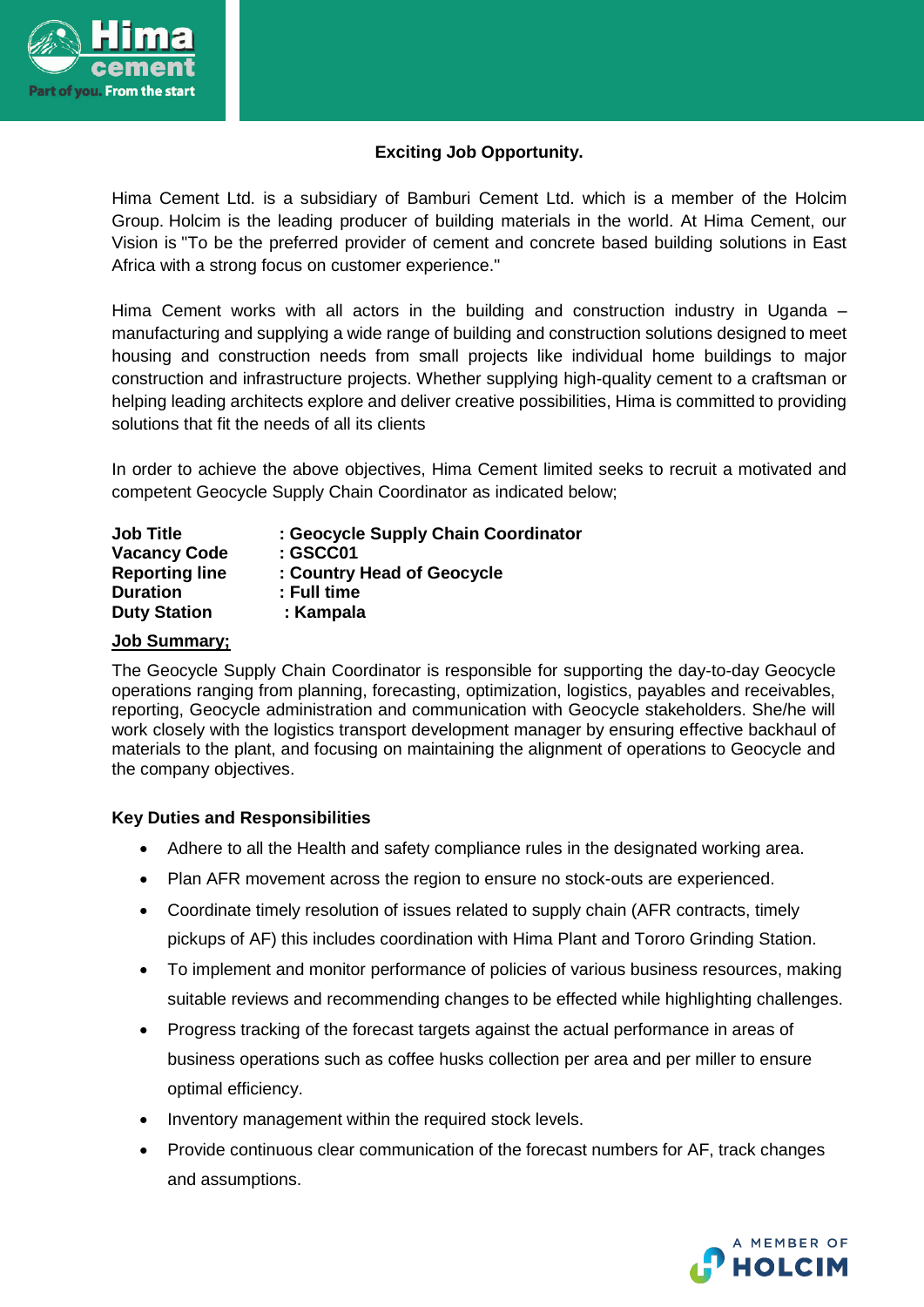- Coordinate with Finance and Procurement for quick payment of the suppliers through timely PR/PO creation process.
- Develop relationships with our suppliers, report all complaints and follow up on the complaint resolution.
- Responsible for Geocycle documentation of all correspondences (Internal and External), processes and policies.
- Needs to constantly communicate with the suppliers on a daily basis to be able to secure to AF and organize for its immediate transportation.

### **Required Qualifications skills and attributes.**

### **Educational Requirements**

- Bachelors in Business Management/Administration, Logistics, Supply Chain, Procurement or related course.
- 1-2 years' experience in a busy process or heavy industry environment.
- Computer literacy particularly in Visco, Access and Excel packages

### **Technical Competencies**

- Must be pro-active, possess problem-solving skills, be a quick learner and able to work under pressure.
- Good understanding of logistics management, specifically relevance and role played in a manufacturing company.
- Must be self-motivated, aggressive and flexible. Able to adapt to changes in the business environment.
- Capable to adhere to well defined deadlines.

# **Profile & Personal Qualities**

- Assertive, good interpersonal skills and a proven team player.
- Ability to work in a diverse workforce.
- Ability to follow procedures in a methodical manner-organized and disciplined.
- Capable to adhere to well defined deadlines.
- Result oriented

#### **How to apply;**

Hima cement will offer a competitive remuneration package to the successful candidate. Candidates that know that they meet the above criteria and have what it takes to excel in the above position, should send their CVs, which should include details of email address (if any), present position, current remuneration, Certificate/testimonials and address of three (3) Referees plus telephone contact to the stipulated email address not later than **10th June, 2022***. (Email your application and CV to [career.applications.hima@lafarge.com](mailto:career.applications.hima@lafarge.com) and let's save the environment).*

*Key Notes:*